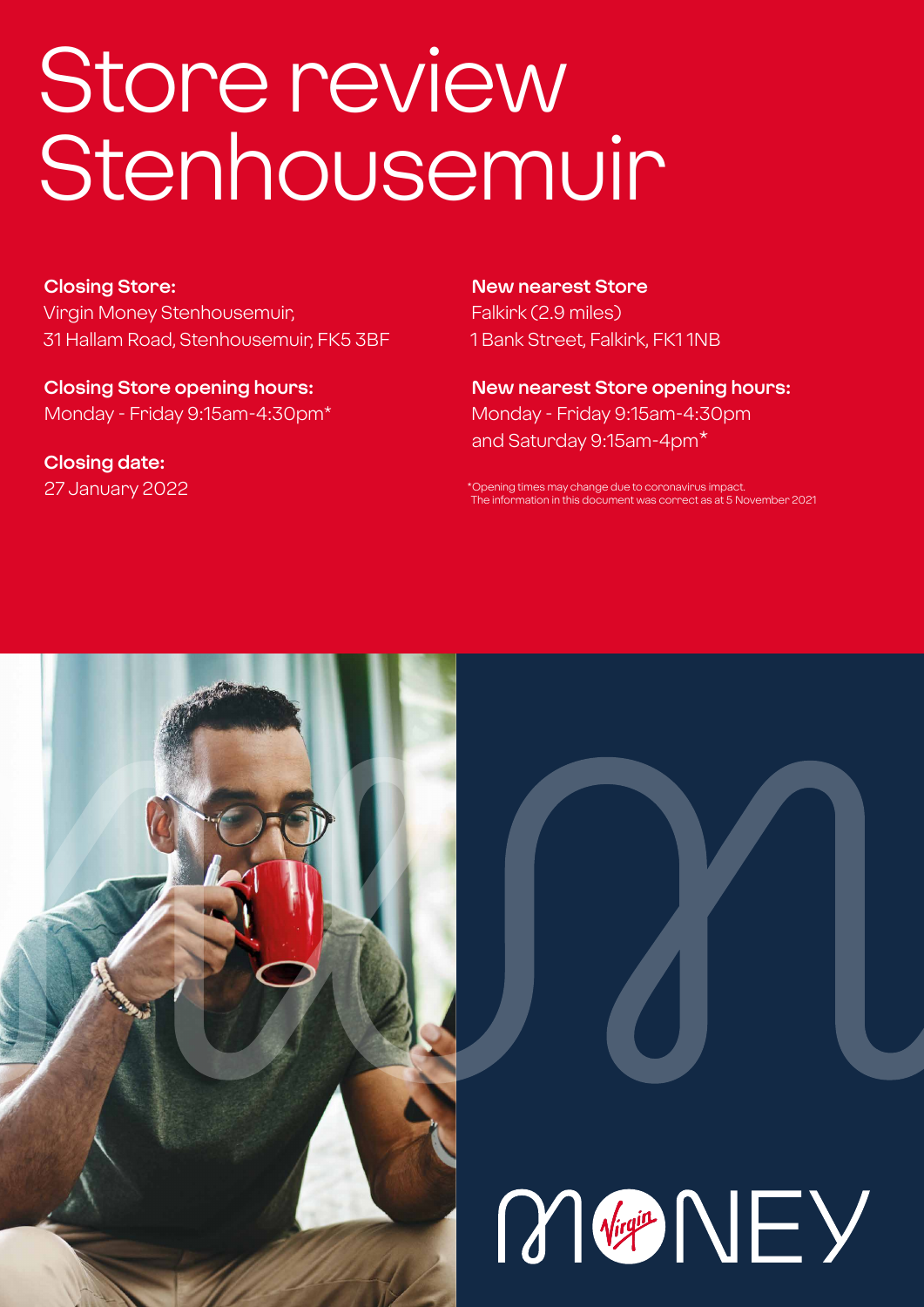# Summary of discussions

This Store review shares the outcome of discussions following the closure announcement for Stenhousemuir Store. It also contains our contact information if you have any questions or need help before or after the Store closes.

Since the closure announcement, we've been speaking to customers and local stakeholders to find out how we can limit the effects of this closure as much as possible. This has included reaching out to vulnerable and potentially vulnerable customers to offer additional support.

### Why we're closing your Store

More and more customers are taking advantage of our digital services and only visiting Stores when they want to discuss a significant life event. Between April 2019 and July 2021 we've seen digital registrations increase from 48.7% to 57.6% across our personal customers, and daily internet banking and mobile app logins are up 66%.

It's important to balance investment in digital services with making sure our Store network continues to meet the needs of our customers. This means that we've made the difficult decision to close a number of Stores.

This decision has been reached after considerable thought and analysis which includes input from local management.

Our Stores will continue to be a really important part of what we do and we've recently refreshed and revitalised them now that we're one Virgin Money brand.

### Just so you know

When we announced the Stenhousemuir Store was closing, we published an impact assessment. This provided more information on why we made the decision and ways in which customers could continue to make the most of our banking services. Head to **virginmoney.com/store-closures** or ask in Store to find out more.

# Feedback from customers and local stakeholders

### Customer feedback

Some customers have raised concerns over the closure of the Store and we have received a total of 0.03% complaints on the closure per customers mailed. We've been speaking to them about their personal circumstances and providing information on ways to continue to bank with us. We're confident that the transfer of accounts to the new Store will be smooth and there are alternative ways to bank with us locally or by using our digital services. These include:

- > Should a customer wish to use a Store for general advice or to discuss a product, Falkirk Store is 2.9 miles away and there are a further 3 Stores within 16 miles.
- > There are other ATMs in the area that are free to use.
- > Our mobile, internet and telephone banking facilities allow customers to do most day-to-day tasks, like balance checks, viewing transactions, transferring money between accounts, paying bills and cancelling / amending regular payments. Customers can even pay in a cheque on the go.
- > Customers are also able to use our mobile app to make external payments in a number of different ways and we're continuing to make our digital banking services bigger and better.
- > The local full service Post Office is located nearby on 324-326 Main Street and provides personal and business customers with an alternative way to do their day-to-day banking transactions, such as cash withdrawals and paying in cash and cheques. Head to **www.postoffice.co.uk/branch-finder** to find other Post Office locations.
- > Customers can get all the information about our products and services, or raise any concerns by calling us on **0800 121 7365**. Our opening times are 7am to 9pm Monday to Saturday and 10am to 5pm on Sundays.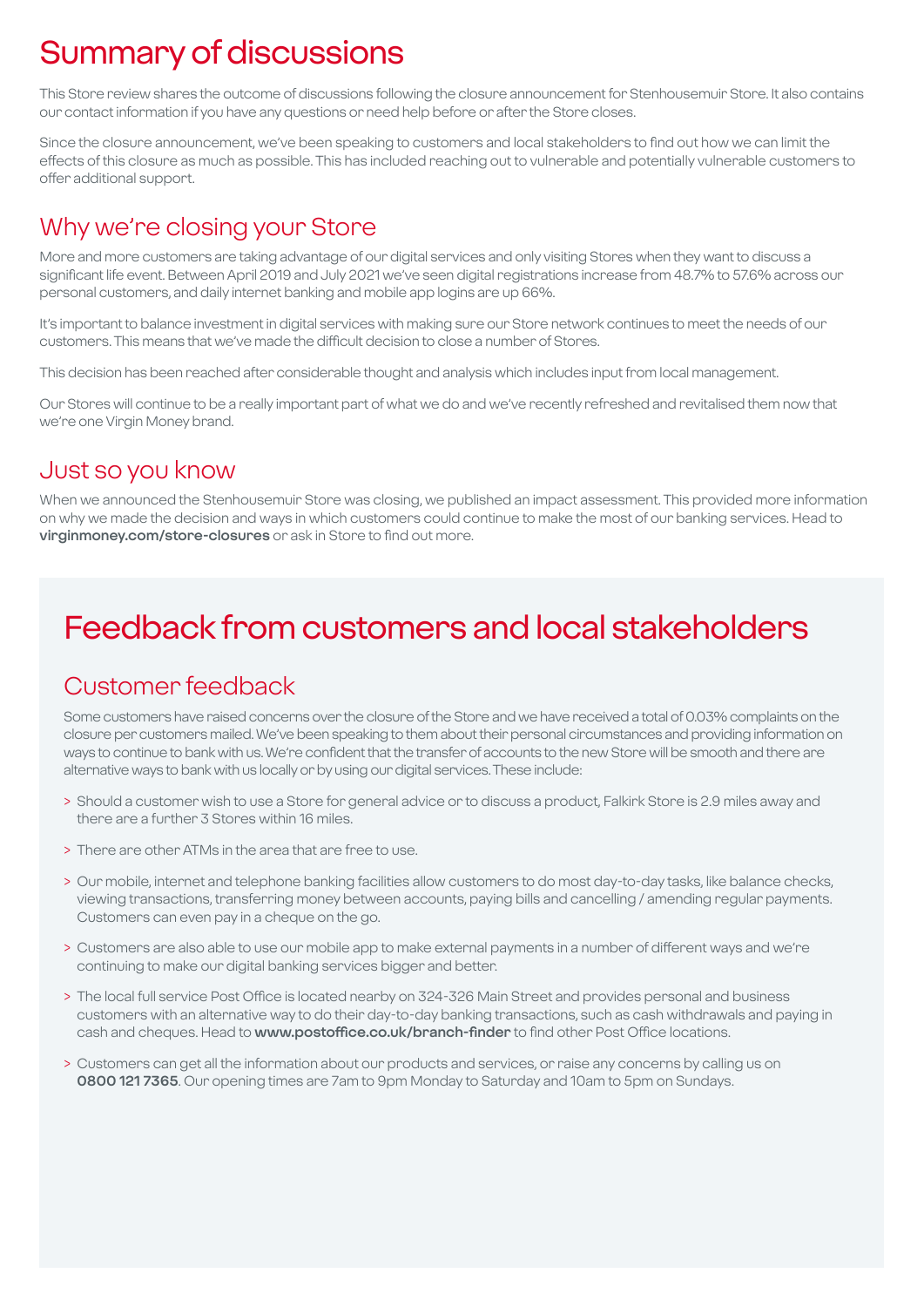### Stakeholder & community feedback

Some customers have raised concerns about parking availability near both our Falkirk and Stirling Stores. We have discussed digital banking and the Post Office Service with these customers to reduce their need to travel. Many of our customers have advised that the Post Office will be their primary way to complete day-to-day banking.

On 20 October 2021, one of our Store team visited the local Post Office to make sure they were aware of our Store closure and have all the information they need to support and serve our customers.

We also visited the local Library to see if any support groups based there would benefit from additional support. The majority of those attending the support groups were mothers and toddlers, and are already aware of digital banking.

### Engagement with customers and local stakeholders

| <b>Stakeholders</b>               | <b>Engagement activities</b>      | <b>Additional notes</b>                                                                                                                                                                                                                                                                                                                                                   |
|-----------------------------------|-----------------------------------|---------------------------------------------------------------------------------------------------------------------------------------------------------------------------------------------------------------------------------------------------------------------------------------------------------------------------------------------------------------------------|
| <b>Customers</b>                  | Store posters and leaflets        | Live from 30 September 2021.                                                                                                                                                                                                                                                                                                                                              |
|                                   | Closure details on our<br>website | Available at virginmoney.com/store-closures                                                                                                                                                                                                                                                                                                                               |
|                                   | <b>External media</b>             | Announcement issued to national and local media outlets.                                                                                                                                                                                                                                                                                                                  |
|                                   | <b>Direct mailing</b>             | A letter, 24-hour banking leaflet and Post Office services leaflet sent<br>on 29 September 2021. This was issued to all Store customers and<br>customers regularly using the Store.                                                                                                                                                                                       |
|                                   |                                   | The mailing included info on the Store closure and how to access<br>all the other ways to bank. This provided customers with a minimum<br>12 weeks' notice in line with the UK Finance Access to Banking<br>Standard and Financial Conduct Authority (FCA) Guidance.                                                                                                      |
|                                   | <b>Customer contact</b>           | We're contacting known vulnerable and potentially vulnerable<br>customers, to see what we can do to support their banking<br>needs after the closure. We'll talk to them about their personal<br>circumstances and ways we can help. This may include arranging a<br>meeting with the nearest Store Manager or walking the route to the<br>nearest Post Office with them. |
|                                   |                                   | All customers can attend digital banking sessions either in Store,<br>at a local library or carried out remotely when requested. The<br>Store digital banking sessions are scheduled for 28 October, 30<br>November and 10 December 2021.                                                                                                                                 |
|                                   |                                   | Corporate Structured Finance and Commercial and Private<br>Relationship Managers will talk to their customers about the closure<br>and make sure they have support in place to meet their banking<br>requirements (e.g. we may be able to set up a cash delivery service<br>for some of our Business customers).                                                          |
| <b>Customer support</b><br>groups | Email                             | Email sent to local Citizens Advice Bureau on 30 September 2021.<br>Email sent to local Chamber of Commerce on 30 September 2021.<br>Email sent to Age Scotland local group, RNIB and FSB regional team<br>on 30 September 2021.                                                                                                                                          |
| <b>Politicians</b>                | Email / letter                    | Email issued to local MP and MSP on 29 September 2021 and local<br>Councillors 30 September 2021.                                                                                                                                                                                                                                                                         |
| Post Office                       | <b>Meetings</b>                   | Following discussions of the closure with the Post Office, they're<br>contacting the nearest three Post Office branches to each closing<br>Store. This is to make sure they're aware of the closure and supplied<br>with extra pay-in envelopes.                                                                                                                          |